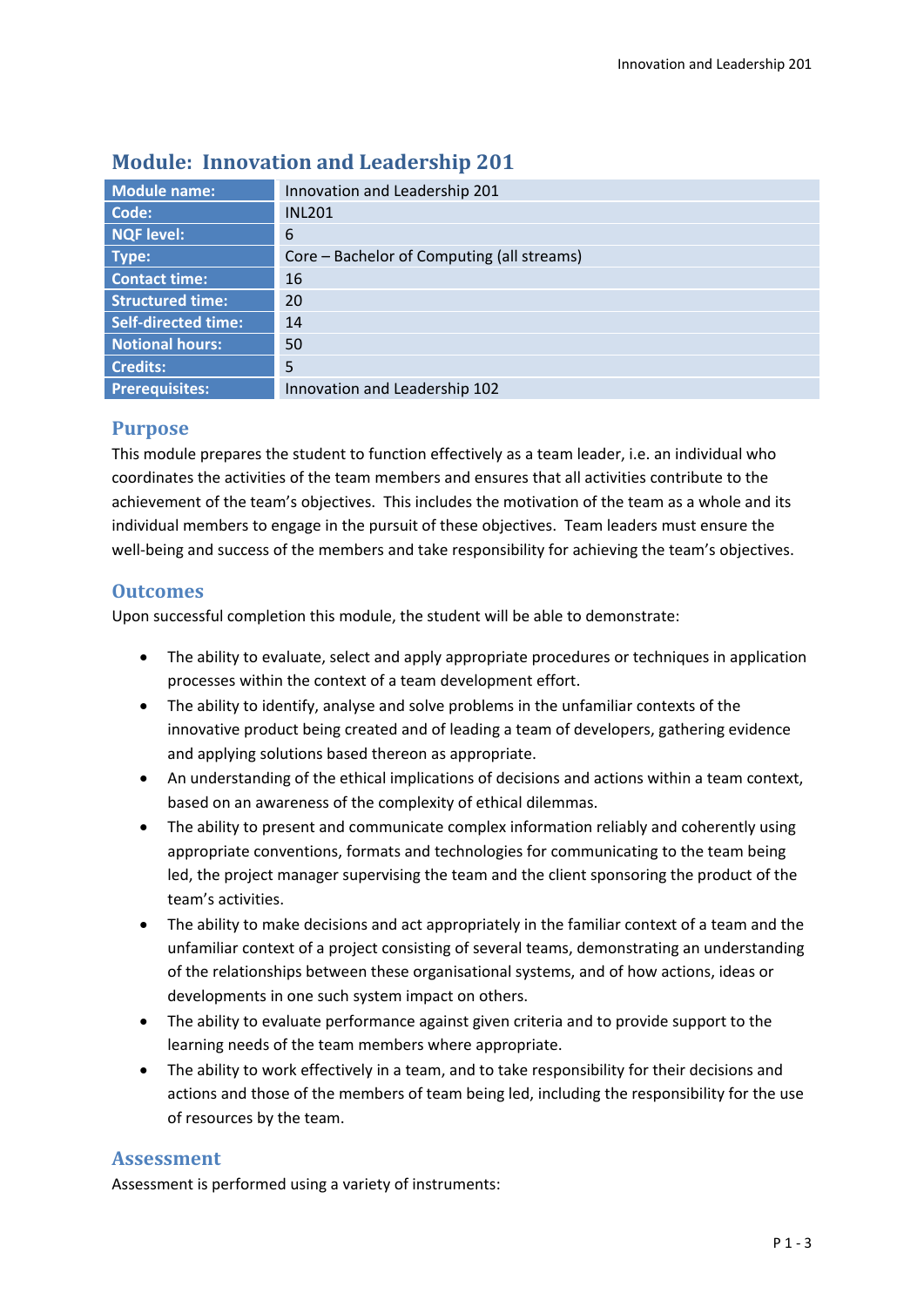- Attendance of formal instruction sessions;
- Participation in moderated and unmoderated discussions and work sessions, evaluated by moderators, team leaders and/or peer reviews;
- Production of project artefacts, such as plans, agreements and reports; and
- Synthesis or project products, such as proofs of concepts, prototypes and milestone outputs.

### **Teaching and Learning**

#### **Learning materials**

Presentation notes and hand-outs from direct instruction and feedback sessions

### **Learning activities**

This module is completed over the course of one semester. Four iterations of the following learning activities will occur during this time:

- Week 1: Direct instruction.
- Week 2: On-campus work and peer interaction.
- Week 3: Feedback and guidance.
- Week 4: On-campus work and peer interaction.

During direct instruction students attend lectures on topics appropriate to this module, including:

- Leading a team,
- Understanding team member personality types and how to motivate each type,
- Team dynamics,
- Resolving differences.

On-campus work and peer interaction requires students to meet in a structured environment to conduct their learning experiences with regard to solution ideation and proposal creation. This includes activities such as:

- Lead a team and manage the activities of the members, motivating the members appropriately to pursue the team's goal,
- Create team roles and responsibilities and document agreements between the members and the team,
- Create, maintain and manage a project plan,
- Report to the project manager accurately and identify potential problems early.

Feedback and guidance is provided during contact sessions with academic staff. These sessions may include moderated discussions and formal presentations as dictated by the needs identified during formative assessment.